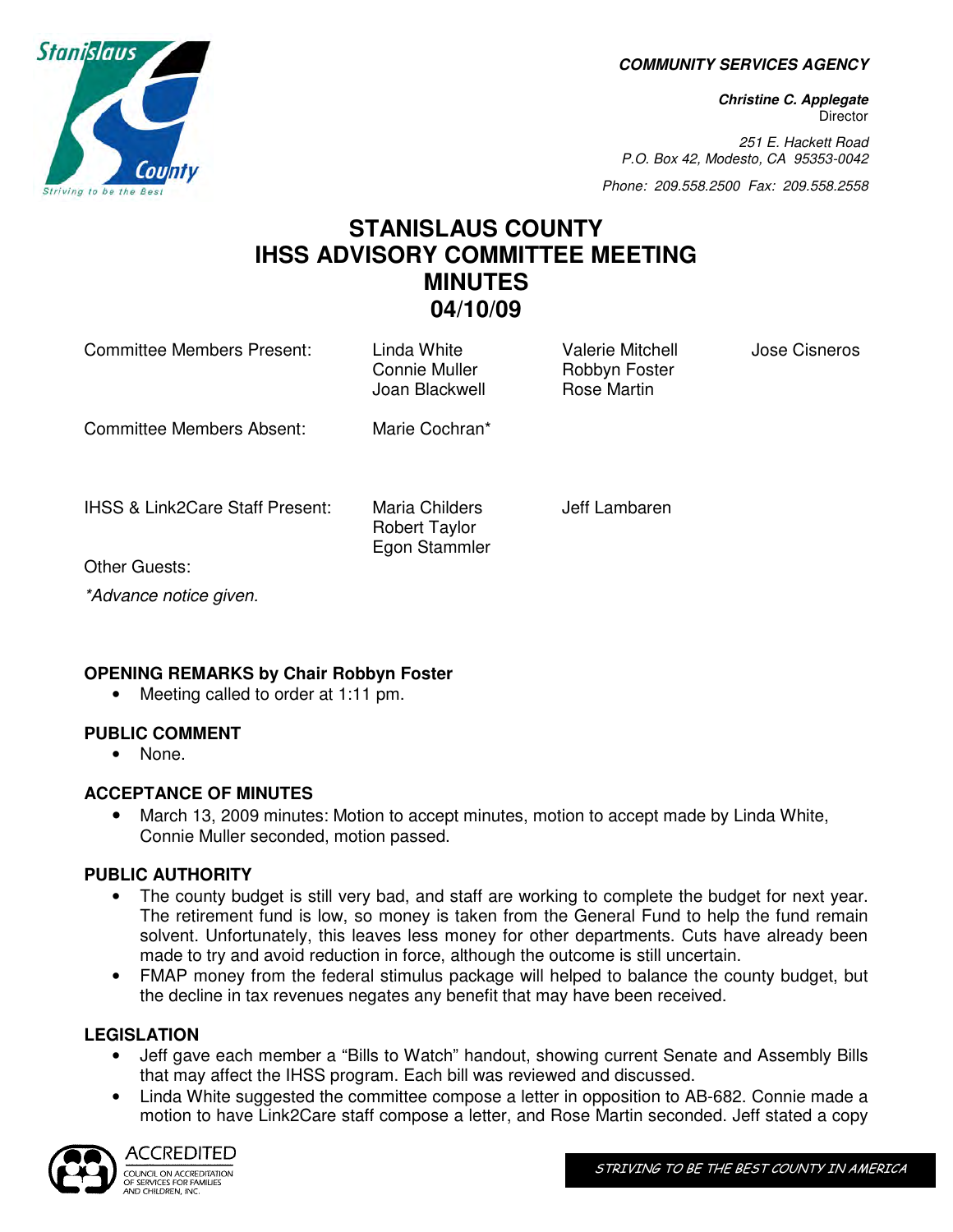of the bill would be given to members for review. After review, the members could convey to staff the specific items they disagree with.

- The target level of general revenue funds from the federal stimulus package for California was not reached, so the budget "trigger" will be pulled, resulting in cuts to additional state services. These cuts include:
	- Elimination of Medi-cal optional benefits, such as vision, and dental benefits.
	- A 10% reduction in rates paid to hospitals for Medi-cal patients.
	- A 2% reduction in SSI/SSP payments. This equates to a \$20 reduction for a single person and \$35 for a married couple receiving the maximum amount.
	- The wage cap for IHSS Providers will go into effect. This will not currently affect Stanislaus County, since our wages are still below the cap amount. IHSS Providers will receive a pay increase in October 2009, to \$9.38.
- Valerie stated her SSI worker told her the 2% reduction would take place in August, but the \$250 federal stimulus check would be received by June  $4^{\text{th}}$ .

### **MEDIA PROJECT**

- The sub committee members met on March 27<sup>th</sup>. Minutes from the meeting were given to the committee members. Subsequent meetings will be held directly after the regular IHSS Committee meeting.
- The purpose of the media project was clarified at the last meeting, and members decided the video should be short (5-7 minutes in length) and be targeted to members of the legislature, media outlets and members of the community who are not aware of the program and might not understand the need for it.
- The sub committee is working on developing the scope of work for the project, and has determined the content should focus on the different types of people who benefit from the services, including adults, elderly, children and the disabled.
- Linda White provided the sub committee with an additional production company who might be interested in bidding on the project.

### **CONSUMER/PROVIDER SURVEY UPDATE**

- The IHSS survey was completed and results were reported to Link2Care staff last week.
- The Recipient survey had very good results. A handout with the results and updated charts were distributed. Once survey numbers reach 4.5 and higher, it is very difficult to improve upon the results, so we are pleased to see that numbers have raised slightly and Recipients are still very satisfied with the program overall.
- The Provider survey also had good results. Handouts with the Provider results and updated charts were distributed to members. The results were reviewed and discussed. Overall, Providers stated they were also very happy with the program, and satisfaction levels were high.

### **COMMITTEE REPORT UPDATE**

• Jeff distributed a draft copy of the 2008 Committee Report. Members were asked to review their bios, and make any suggestions for change by the end of the meeting. The report will be sent for printing before the next meeting.

### **GENERAL UPDATE**

- Jeff reported that Madelyn Amaral, a previous Committee member, passed away this month.
- Maria Childers announced that CMIPS II is supposed to go live in August of 2010. The new system will change the way that timecards are processed. Timecards will no longer be processed by the counties, but will instead be sent to a central processing center. As a result, Providers will no longer be able to drop off timecards at CSA. Timesheets will also be scanned when the new process takes effect, so IHSS Payroll is trying to "educate" providers on the new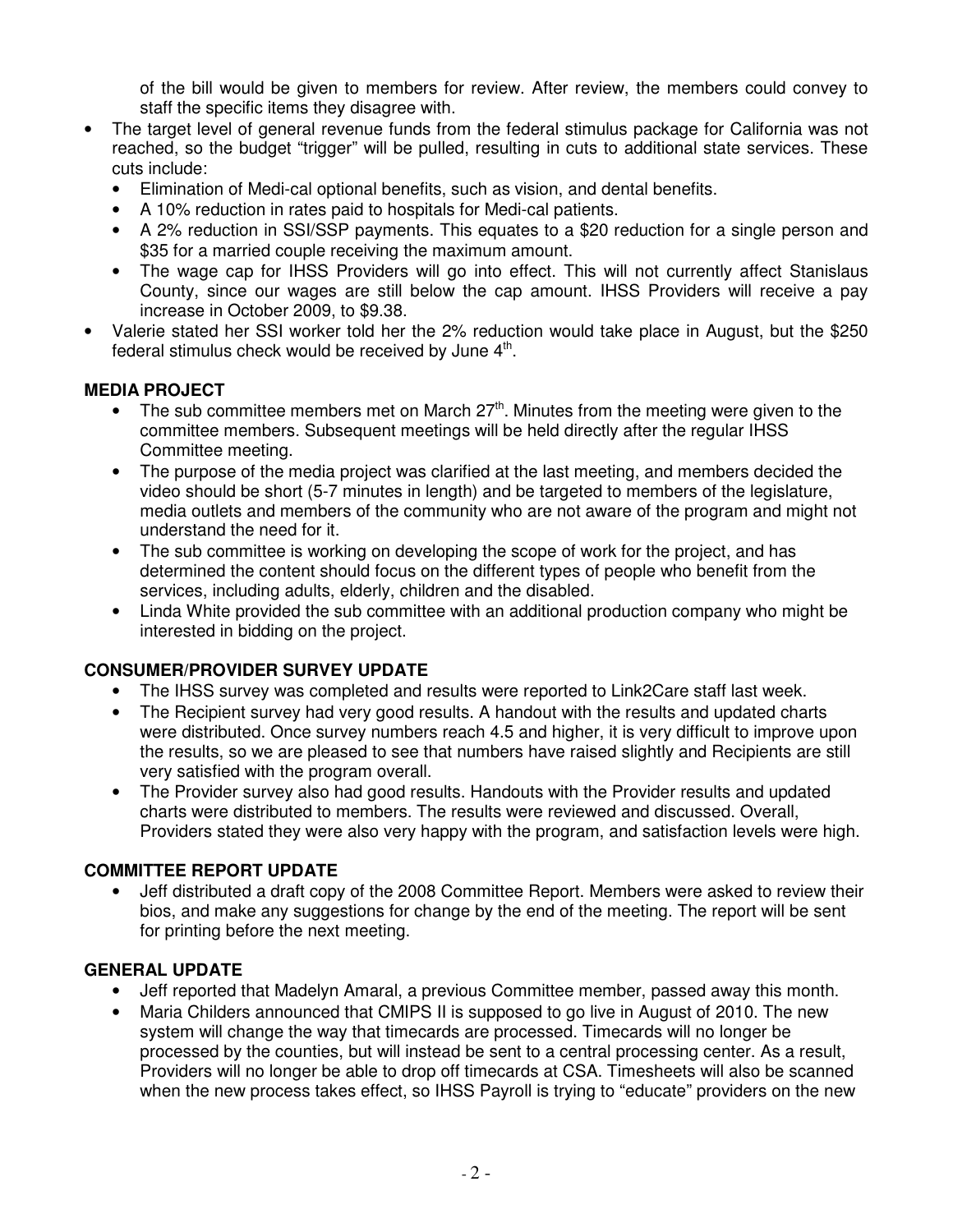requirements (no whiteout, mark overs, etc.) so that they are used to the standards that will be set by the new system.

- Jennifer requested that all members complete the "Contact Sheet" handout. This will provide the information needed for the Member Contact List that was requested last month.
- Jeff showed the committee the elder abuse DVD "Secrets in America" that was produced in partnership with Stanislaus County. The production cost of the video would exceed the Committee budget for media projects, but it was a good example of what could be accomplished, and many of the services for the project were donated.

Meeting adjourned @ 2:35 PM, Jennifer DeSanto, Recorder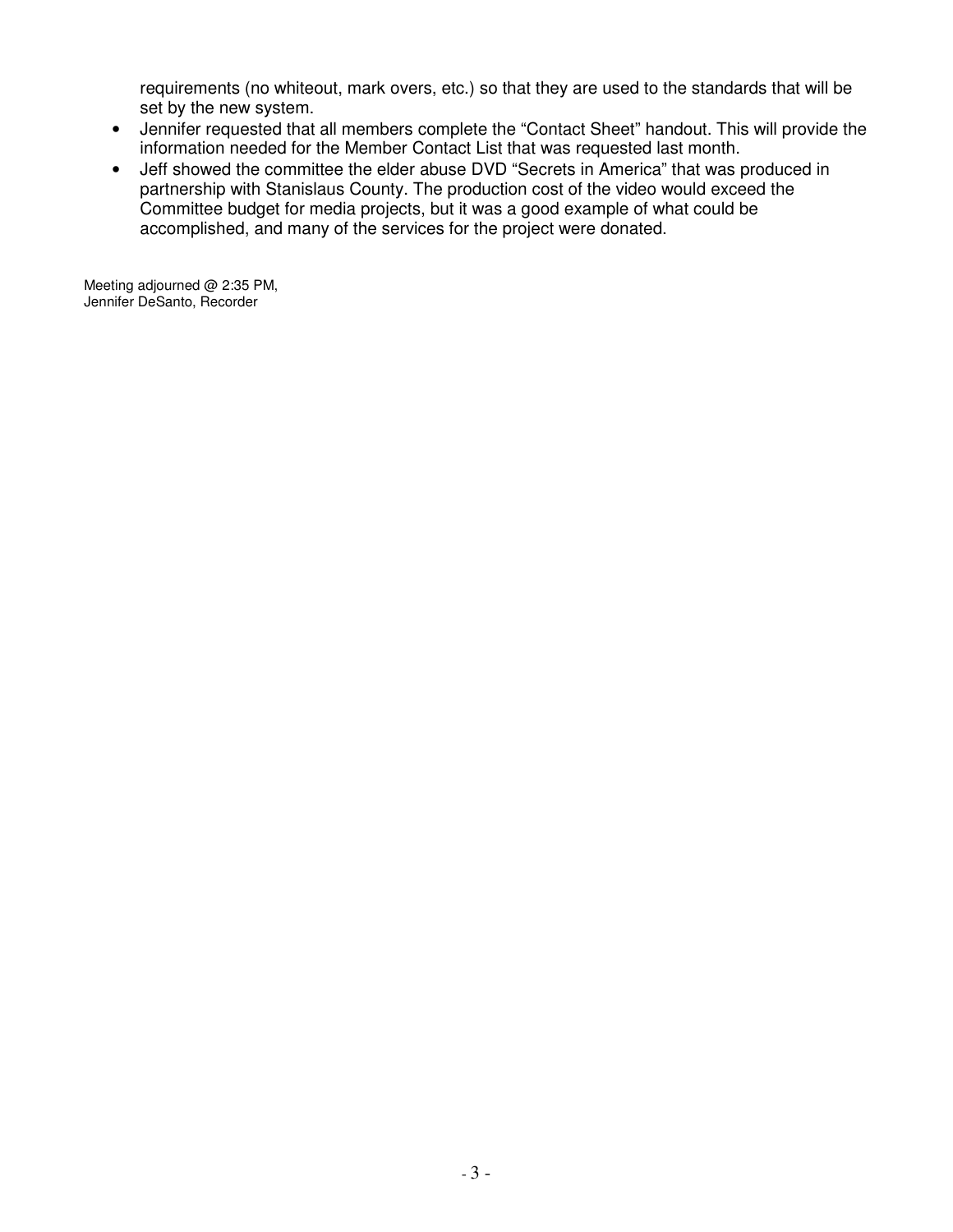# IHSSAC Bills To Watch 4/10/09

| <b>CA AB 378</b><br>Cook (R)           | <b>In-Home Supportive Services</b><br>Requires each public authority or nonprofit consortium in<br>consultation with its advisory committee and stakeholders<br>to develop training standards and core topics to be used in<br>training it provides under the In Home Supportive Services<br>Program.                                                                                                                                                                                                                                                                                                 | 03/09/2009:<br><b>To ASSEMBLY</b><br>Committee on<br><b>HUMAN</b><br><b>SERVICES</b>                                                                                                                                                          |
|----------------------------------------|-------------------------------------------------------------------------------------------------------------------------------------------------------------------------------------------------------------------------------------------------------------------------------------------------------------------------------------------------------------------------------------------------------------------------------------------------------------------------------------------------------------------------------------------------------------------------------------------------------|-----------------------------------------------------------------------------------------------------------------------------------------------------------------------------------------------------------------------------------------------|
| <b>CA AB 452</b><br>Yamada (D)         | In-Home Supportive Services: Independence Act of<br>2009<br>Establishes the State Independence Program, a voluntary<br>program for the provision of in-home supportive services<br>to certain aged, blind and disabled individuals who are<br>otherwise ineligible for In-Home Supportive Services.                                                                                                                                                                                                                                                                                                   | 03/12/2009:<br><b>To ASSEMBLY</b><br>Committee on<br><b>HUMAN</b><br><b>SERVICES</b>                                                                                                                                                          |
| <b>CA AB 682</b><br>Lowenthal B<br>(D) | <b>In-Home Supportive Services Program: Fraud</b><br>Requires the State Department of Health Care Services to<br>allocate an unspecified number of personnel positions for<br>purposes of evaluating the implementation of existing law<br>provisions relating to in-home supportive services program<br>fraud. Requires the State Department of Health Care<br>Services, in consultation with the State Department of<br>Social Services, counties and stakeholders, to produce<br>and deliver a report to the Legislature that contains<br>prescribed information relating to fraud in the program. | 03/26/2009:<br>From<br><b>ASSEMBLY</b><br>Committee on<br><b>HUMAN</b><br><b>SERVICES with</b><br>author's<br>amendments.<br>In ASSEMBLY.<br>Read second time<br>and amended. Re-<br>referred to<br>Committee on<br><b>HUMAN</b><br>SERVICES. |
| Lieu (D)                               | CA AB 1532 In-Home Supportive Services<br>Declares the intent of the Legislature to enact legislation<br>that would improve the In-Home Supportive Services<br>program.                                                                                                                                                                                                                                                                                                                                                                                                                               | 02/27/2009:<br><b>INTRODUCED</b>                                                                                                                                                                                                              |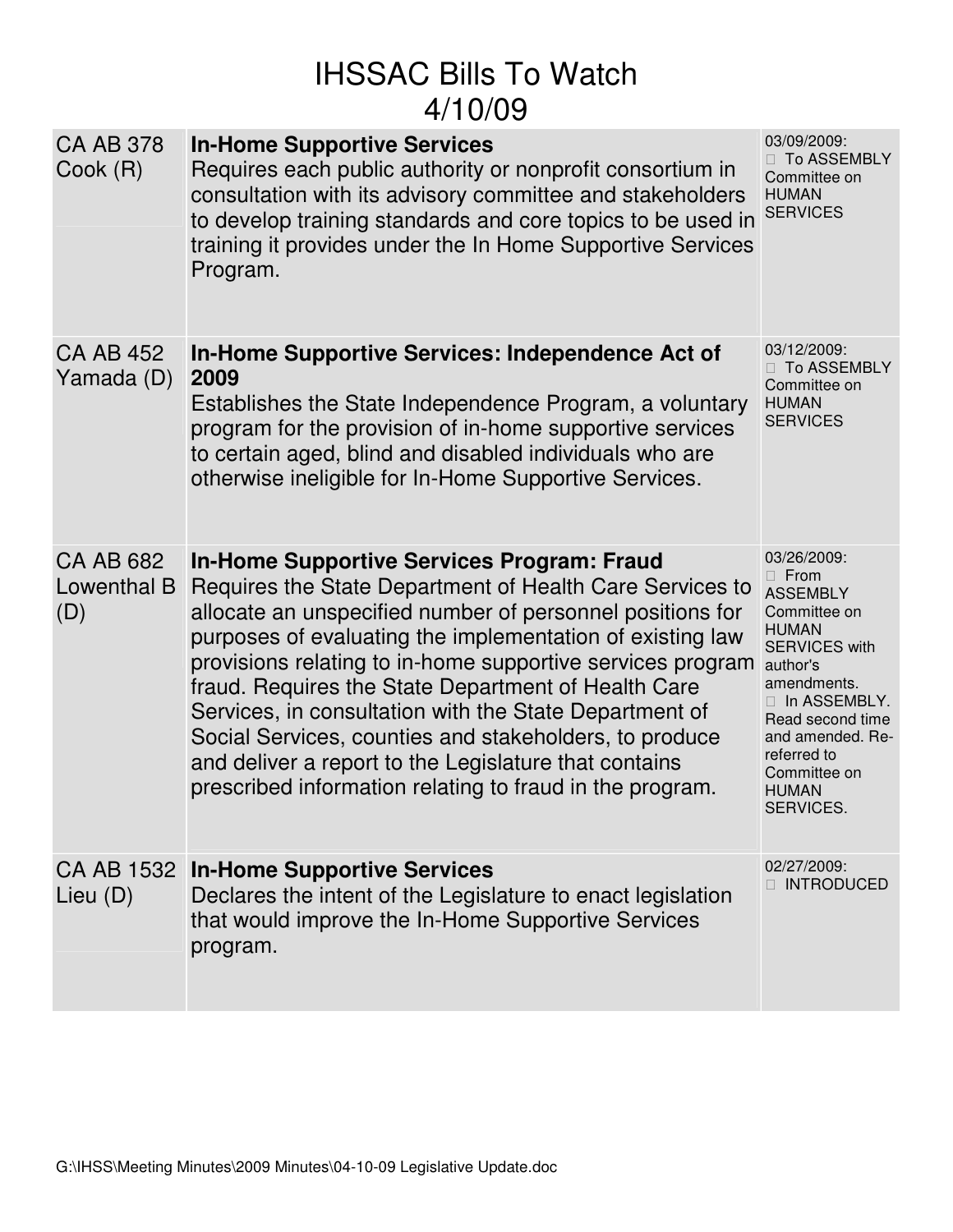# IHSSAC Bills To Watch 4/10/09

| <b>CA SB 141</b><br>Maldonado<br>(R) | In-home supportive services<br>Amends existing law that provides for the county-<br>administered In-Home Supportive Services program,<br>under which qualified persons are provided with services<br>in order to permit them to remain in their own home.<br>Requires the standardized provider timesheet used to<br>track the work performed by providers of services under<br>this chapter to contain a legal verification to be signed by<br>the provider and recipient verifying under penalty of<br>perjury that the information provided in the timesheet is<br>true and correct.                       | 04/02/2009:<br><b>From SENATE</b><br>Committee on<br><b>RULES</b> with<br>author's<br>amendments.<br>In SENATE.<br>Read second time<br>and amended. Re-<br>referred to<br>Committee on<br>RULES. |
|--------------------------------------|---------------------------------------------------------------------------------------------------------------------------------------------------------------------------------------------------------------------------------------------------------------------------------------------------------------------------------------------------------------------------------------------------------------------------------------------------------------------------------------------------------------------------------------------------------------------------------------------------------------|--------------------------------------------------------------------------------------------------------------------------------------------------------------------------------------------------|
| <b>CA SB 142</b><br>Maldonado<br>(R) | In-home supportive services<br>Amends existing law that provides for the county-<br>administered In-Home Supportive Services (IHSS)<br>program, under which qualified persons are provided with<br>services in order to permit them to remain in their own<br>homes. Requires the department to revise the<br>standardized timesheet used to track the work performed<br>by IHSS providers to require that the specific times worked<br>by the provider be recorded, rather than the total hours<br>worked.                                                                                                   | 04/02/2009:<br><b>From SENATE</b><br>Committee on<br><b>RULES</b> with<br>author's<br>amendments.<br>In SENATE.<br>Read second time<br>and amended. Re-<br>referred to<br>Committee on<br>RULES. |
| <b>CA SB 791</b><br>Yee $(D)$        | <b>In-Home Supportive Services</b><br>Improves the In-Home Supportive Services Program.                                                                                                                                                                                                                                                                                                                                                                                                                                                                                                                       | 03/19/2009:<br><b>To SENATE</b><br>Committee on<br>RULES.                                                                                                                                        |
| <b>CA SB 246</b><br>Benoit (R)       | <b>In-home Supportive Services: Criminal Background</b><br><b>Checks</b><br>Requires that as part of the criminal background check, an<br>in-home supportive services provider be fingerprinted and<br>submit the fingerprint images and any other related<br>information required by the Department of Justice to assist<br>in obtaining information. Provides that, in order to be<br>employed as an in-home supportive services provider in a<br>county that has contracted with a nonprofit consortium or<br>established a public authority, an applicant must register<br>or be placed on that registry. | 03/05/2009:<br><b>To SENATE</b><br>Committees on<br><b>HUMAN</b><br>SERVICES and<br>PUBLIC SAFETY                                                                                                |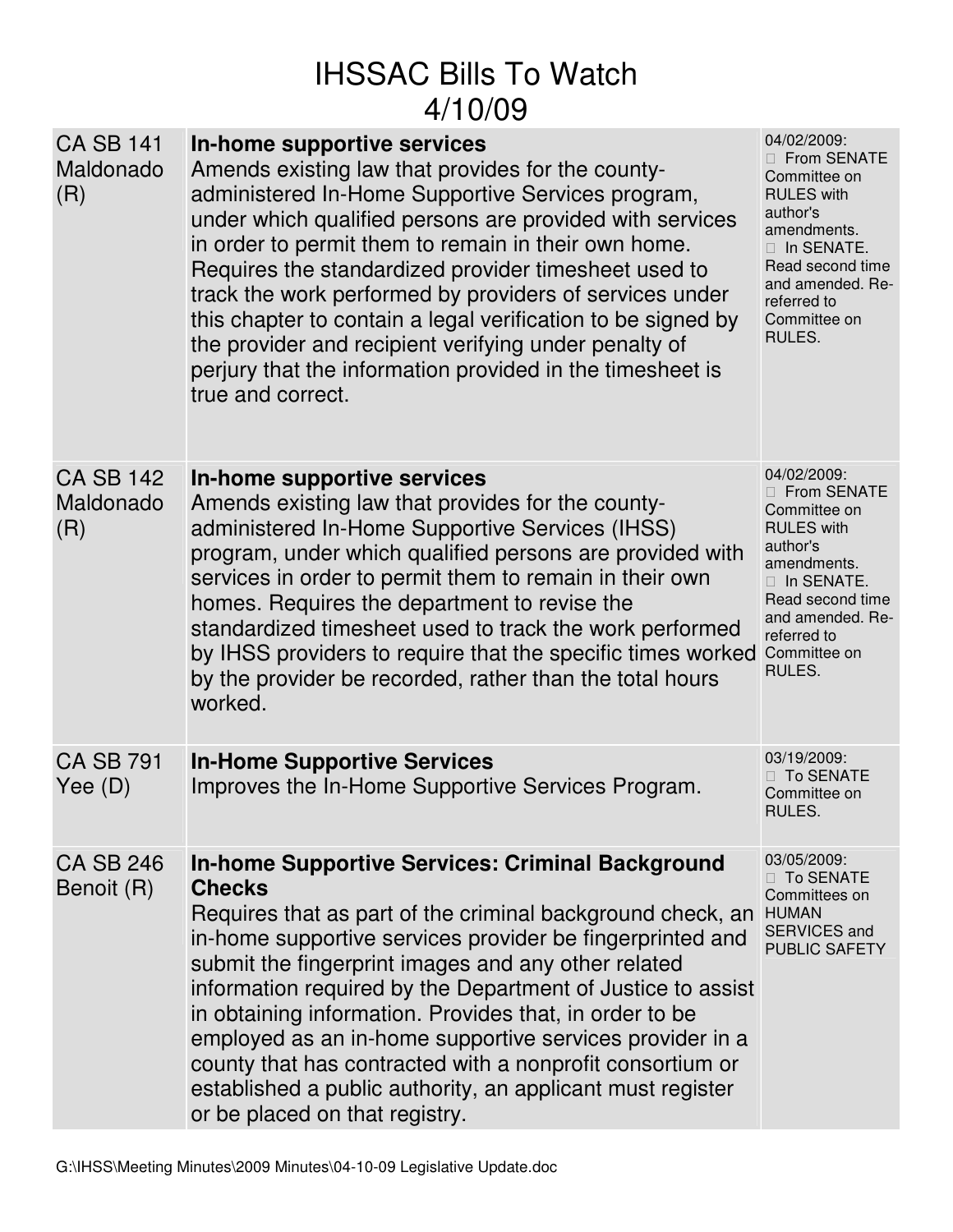# **CONSUMER SUMMARY NOTES**

### Demographic Profile:

- $-64\%$  receiving services for 2+ years
- 88% receiving  $20+$  hours of service per month
- 60% provider is related/family member
- $-50\%$  employed provider for 2+ years
- 97% of providers speak recipient's language fluently
- 64% of recipients primary language is English
- 56% of recipients are 65 or older
- 65% are female
- 66% received the newsletter

### **Overall Results:**

- 4.46 overall metric with tight standard deviation of 0.46 (statistically improved from 2008)
- Ten questions experienced statistical shifts: (Overall satisfaction, program contributes to quality of life, having positive feeling about program, being treated in professional manner, competency of provider, providing services on days agreed upon, provider treating with courtesy  $\&$  respect, provider reliable and dependable, services being explained, satisfaction with IHSSAC)
- Performing well in regression questions except one ("able to manage when provider is sick or unavailable" 3.03/1.46)
- Lowest means: (those falling between 4.26 and 3.03)
	- receiving list of providers in timely manner
	- having negative feelings about program (although this improved from last year)
	- phone calls returned in 24 hours
	- having back-up support services
	- able to manage when provider is sick
- Received 261 open-ended comments:
	- 59% like/thankful for program and provider
	- 11% need more hours
	- 5% need better communication with staff (phone calls, rudeness)

#### **County Comparisons:**

- Napa metric is statistically higher
- Seventeen questions were statistically different (Stanislaus was higher for all of them)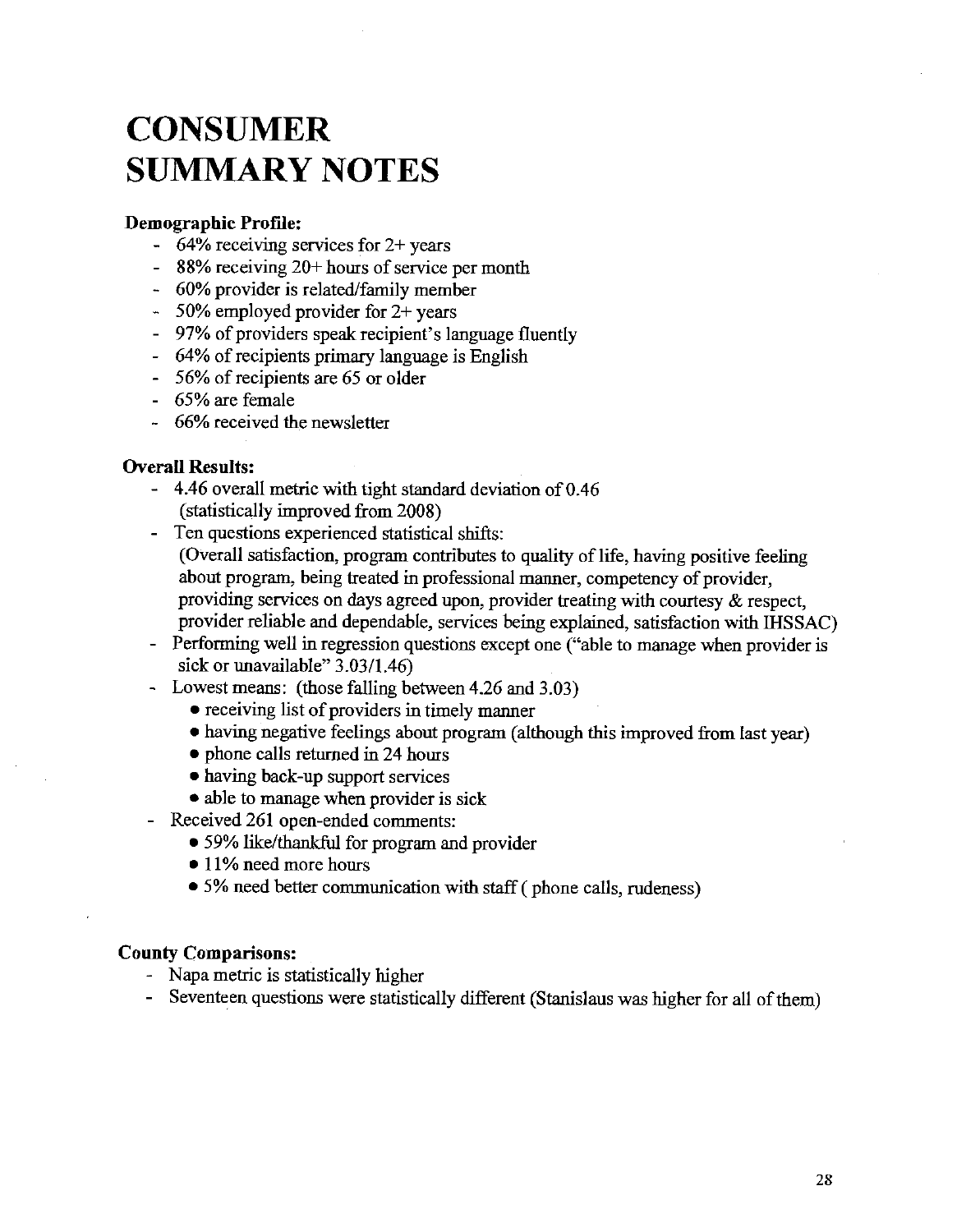

## Recipient Survey Results

2004 <mark>□</mark> 2005 □ 2006 □ 2007 ■ 2008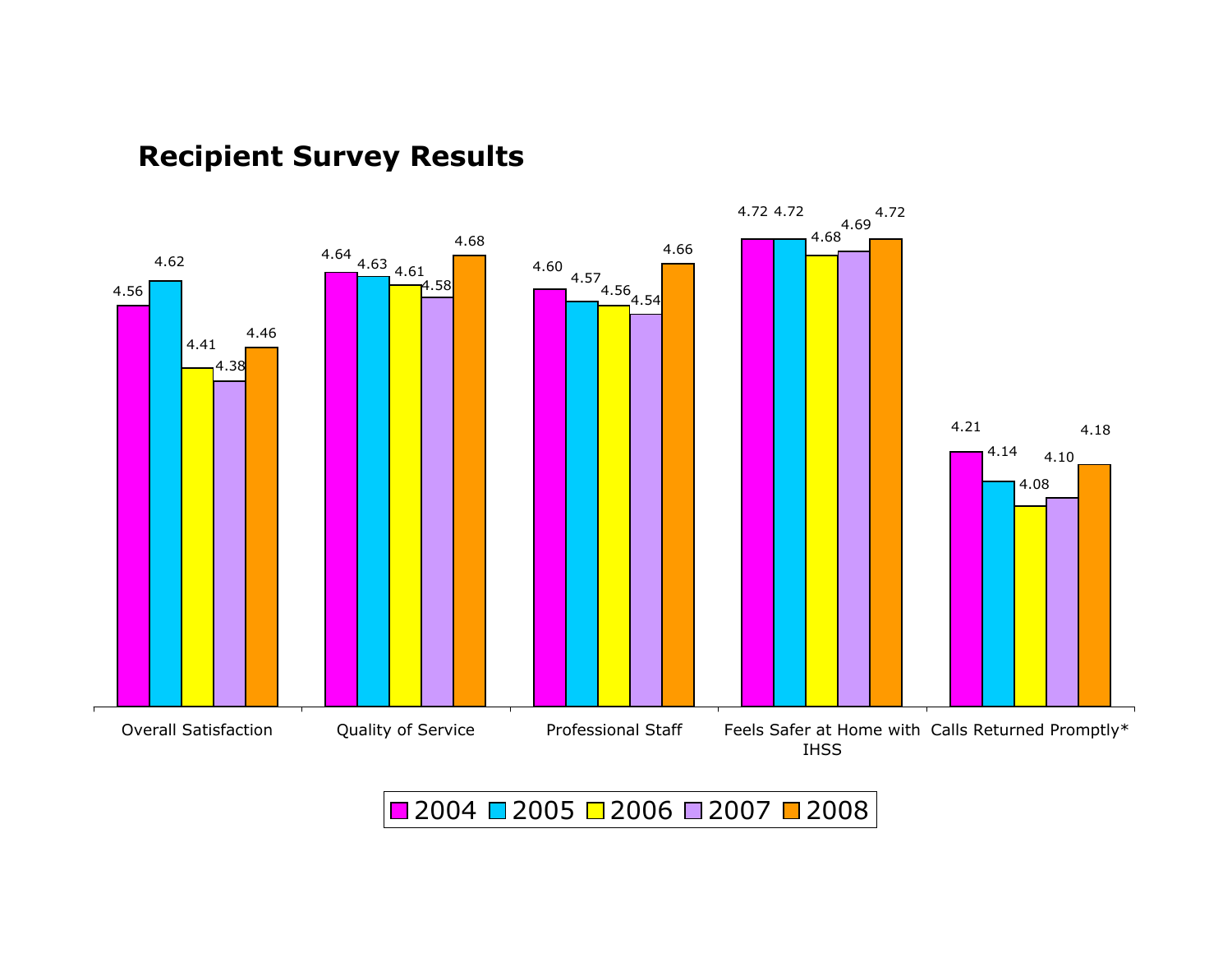### Recipient Survey Results:

|                               | 2004 | 2005 | 2006 | 2007 | 2008 |
|-------------------------------|------|------|------|------|------|
| <b>Overall Satisfaction</b>   | 4.56 | 4.62 | 4.41 | 4.38 | 4.46 |
| <b>Quality of Service</b>     | 4.64 | 4.63 | 4.61 | 4.58 | 4.68 |
| Professional Staff            | 4.6  | 4.57 | 4.56 | 4.54 | 4.66 |
| Feels Safer at Home with IHSS | 4.72 | 4.72 | 4.68 | 4.69 | 4.72 |
| Calls Returned Promptly*      | 4.21 | 4.14 | 4.08 | 4.1  | 4.18 |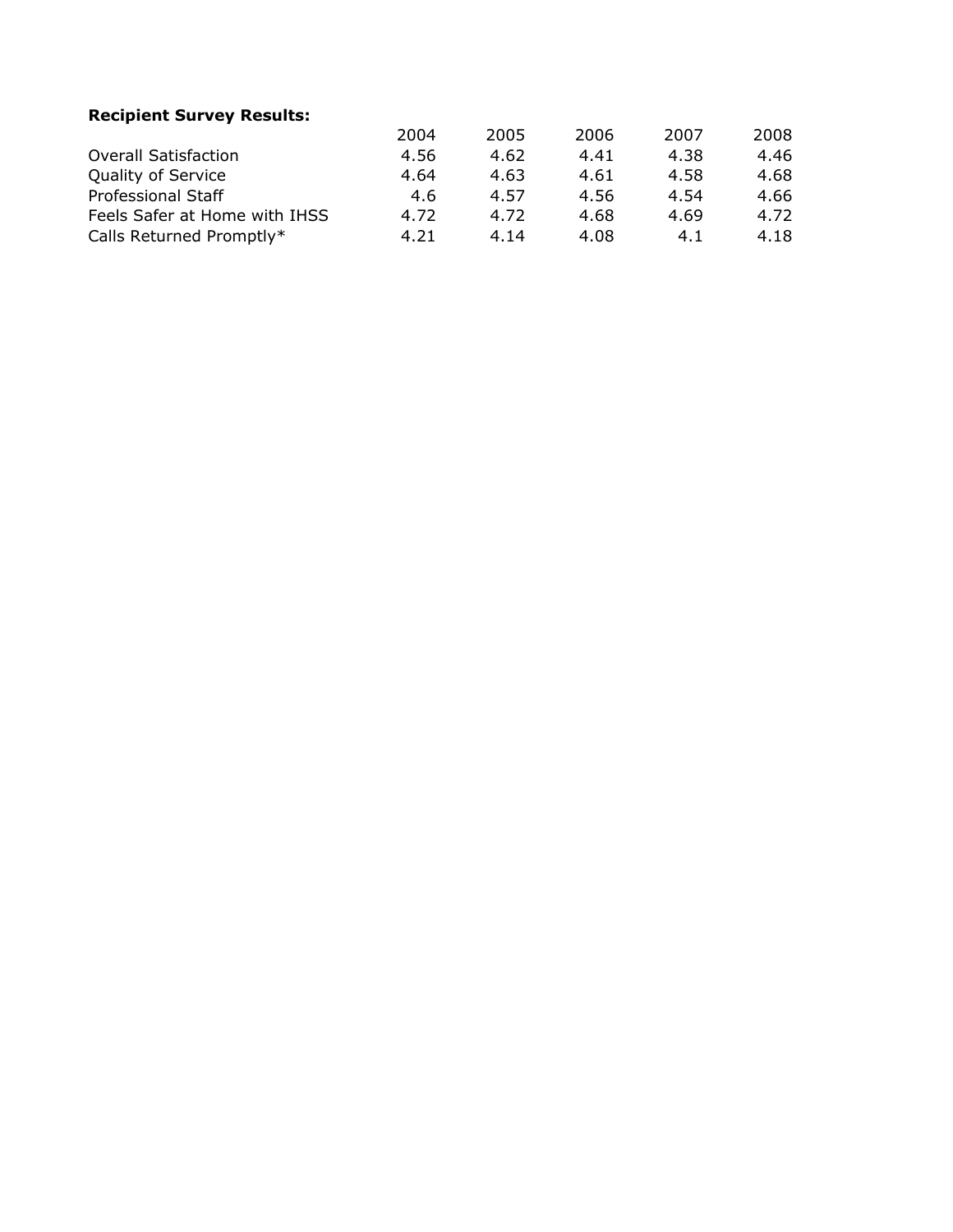

## Provider Survey Results

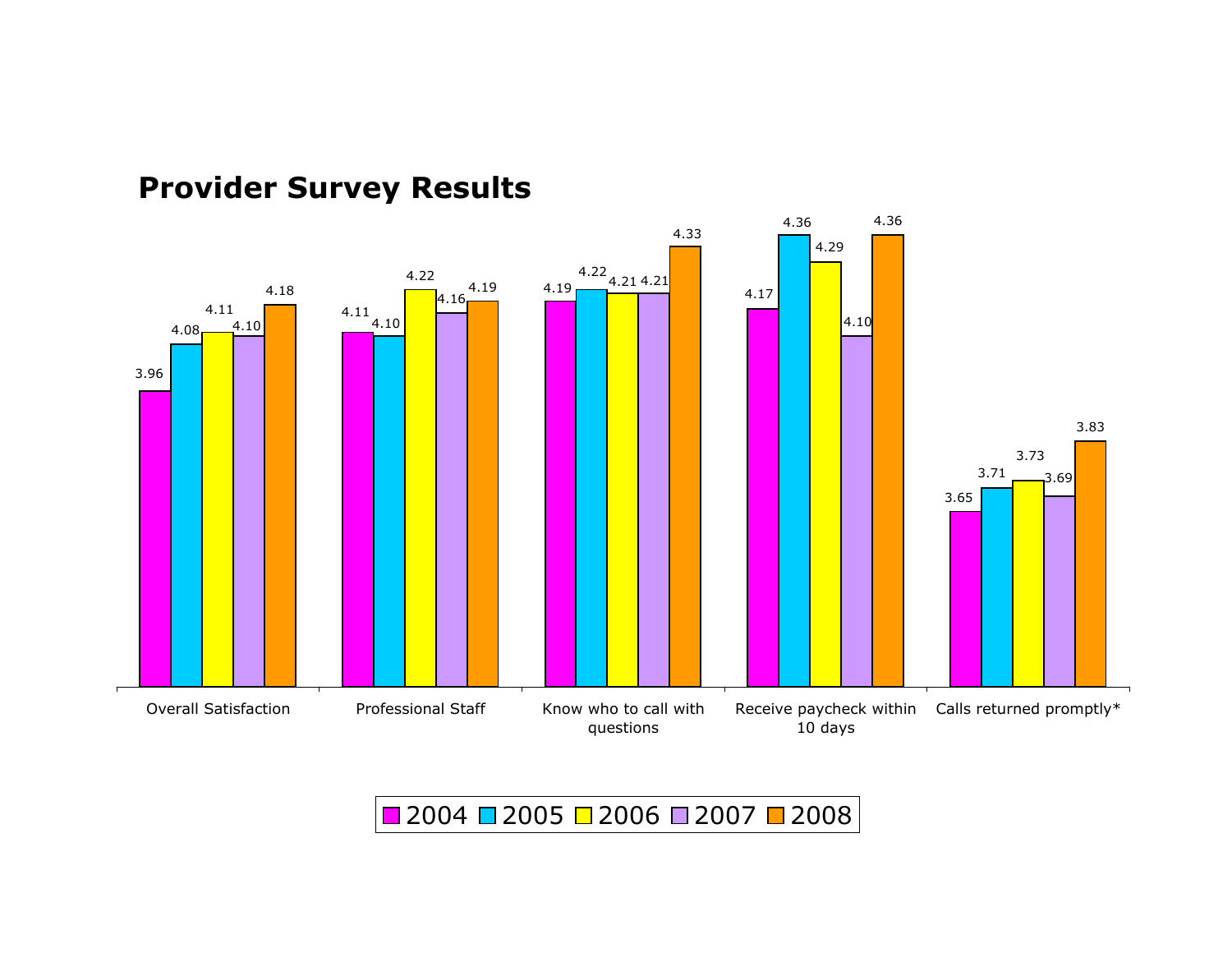| <b>Providers:</b>               |      |      |      |      |      |
|---------------------------------|------|------|------|------|------|
|                                 | 2004 | 2005 | 2006 | 2007 | 2008 |
| <b>Overall Satisfaction</b>     | 3.96 | 4.08 | 4.11 | 4.1  | 4.18 |
| <b>Professional Staff</b>       | 4.11 | 4.1  | 4.22 | 4.16 | 4.19 |
| Know who to call with questions | 4.19 | 4.22 | 4.21 | 4.21 | 4.33 |
| Receive paycheck within 10 days | 4.17 | 4.36 | 4.29 | 4.1  | 4.36 |
| Calls returned promptly*        | 3.65 | 3.71 | 3.73 | 3.69 | 3.83 |